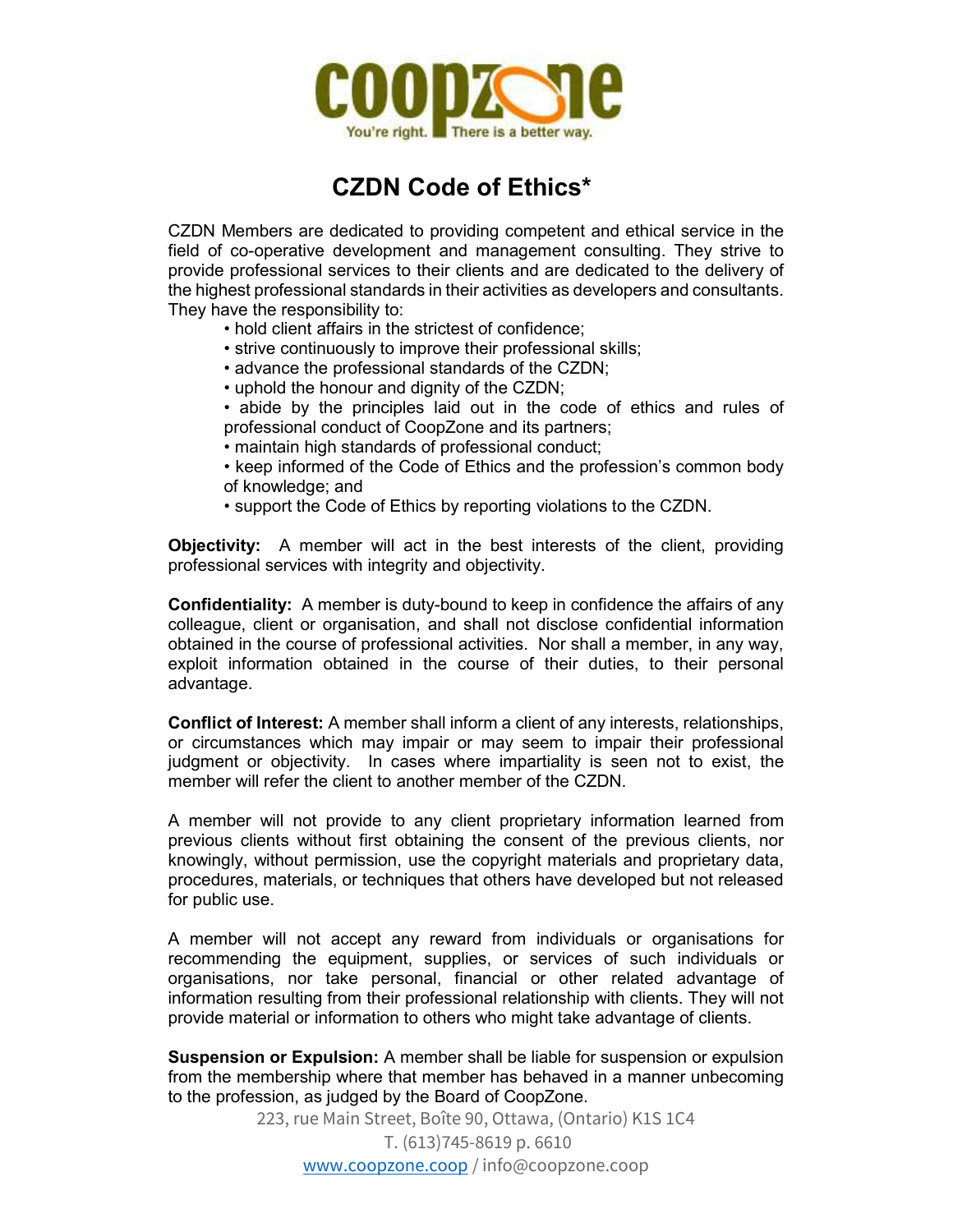

## CZDN Code of Professional Conduct\*

Members strive to provide professional services to their clients and are dedicated to the delivery of the highest professional standards in their counseling and client activities. In doing so, they adhere to a code of professional conduct to guide their clients, peers, and professional relationships.

Understanding of Client Needs: A member shall reach a mutual understanding with the client as to the objective of the assignment, the scope of the assignment, the work plan, and the costs (when applicable). The CZDN member will gain sufficient detail from a new client to gain an understanding of the perceived problem, the objectives to be achieved, the scope of assistance needed, and the possible benefits that may accrue to the client.

Objectivity: Members shall ensure that advice to clients is based on impartial consideration of all relevant facts and opinions.

Competence: A member will demonstrate a commitment to the quality of their advice, assistance, and resulting products through sufficient planning, reviews, and controls.

A member will ensure that sufficient relevant information is evaluated in developing conclusions and recommendations. Solutions should be realistic and practical, clearly understood by the clients, and capable of being implemented by the client. A member will accept only those assignments that the member has the knowledge and skills to perform. Assignments beyond the scope of the member's expertise will be referred to Network members who are more qualified to provide assistance.

Responsibility to Other Members: A member will treat all other members with the respect and consideration due between professional colleagues. A member will endeavour to continuously raise the standards of the profession by sharing new methodologies that contribute to the understanding of better ways to manage co-operatives or to counsel them. This contribution may be through information to peers as well as the public.

Where a client seeks to hire a member and has previously worked with another member or consultant, the member to be hired will consult with the previous developer. The purpose of this is to obtain sign-off from the previous developer and to ensure that there are no outstanding amounts owing, either to the developer or to others.

A member who has been requested to review (or to critically assess) the work of another member shall inform the member before undertaking such work.

A member shall contribute back to the profession by assisting the professional development of other members.

> 223, rue Main Street, Boîte 90, Ottawa, (Ontario) K1S 1C4 T. (613)745-8619 p. 6610 www.coopzone.coop / info@coopzone.coop